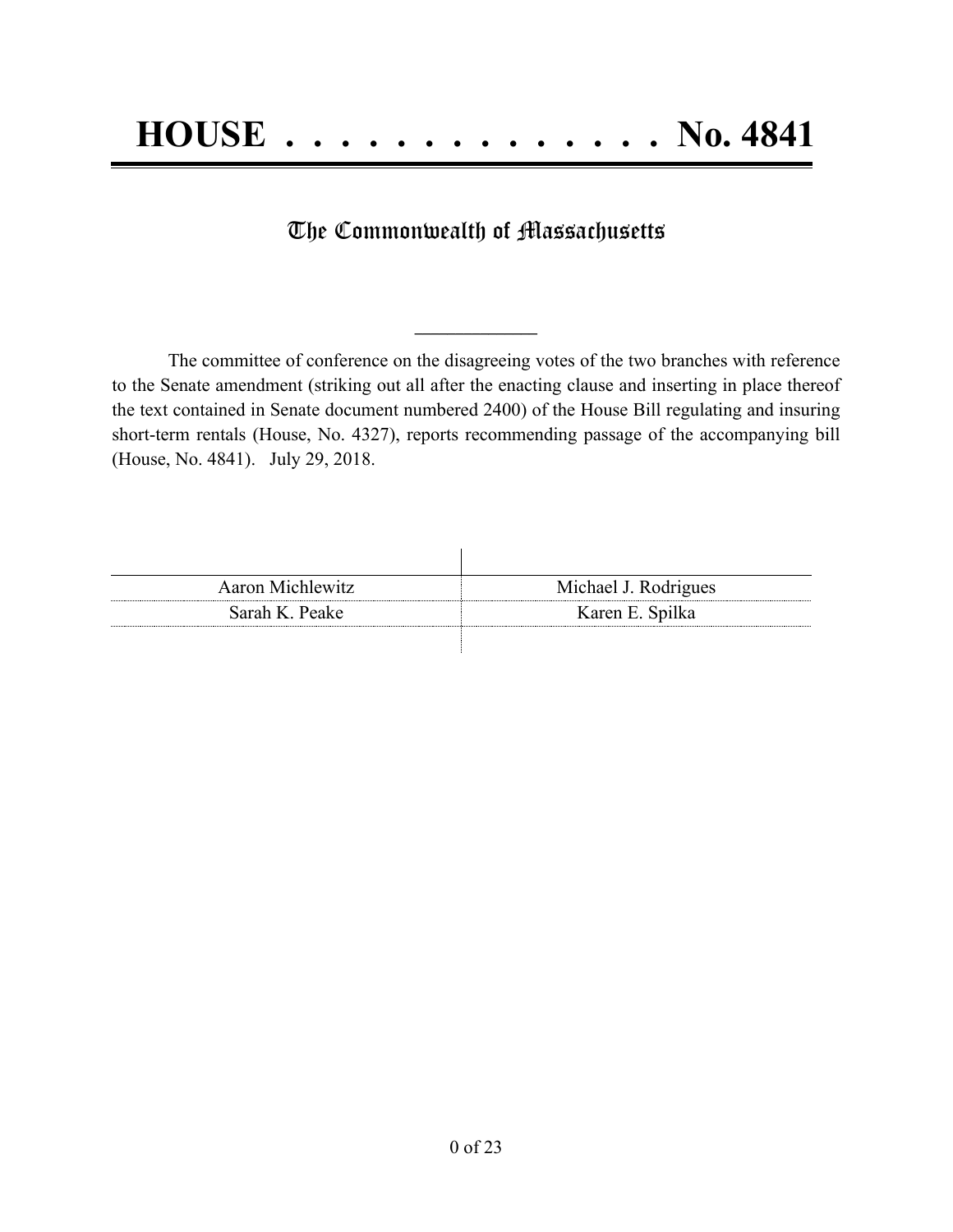## The Commonwealth of Massachusetts

**In the One Hundred and Ninetieth General Court (2017-2018) \_\_\_\_\_\_\_\_\_\_\_\_\_\_\_**

**\_\_\_\_\_\_\_\_\_\_\_\_\_\_\_**

An Act regulating and insuring short-term rentals.

Be it enacted by the Senate and House of Representatives in General Court assembled, and by the authority *of the same, as follows:*

| SECTION 1. Chapter 23A of the General Laws is hereby amended by adding the |
|----------------------------------------------------------------------------|
| 2 following section:-                                                      |

 Section 68. (a) The executive office of housing and economic development, in consultation with the executive office of technology services and security and the department of revenue, shall establish and maintain a registry for all operators under chapter 64G who file an application and are issued a certificate of registration in accordance with section 67 of chapter 7 62C.

 (b) The executive office of housing and economic development shall promulgate regulations, in accordance with section 2 of chapter 30A, that are necessary to: (i) develop and implement a registry that is accessible and available to the public; and (ii) support the competitive operation of the traditional lodging industry, short-term rental industry and hosting platforms to operate competitively in the commonwealth. The regulations shall require that a public hearing be held and that a small business impact statement be filed.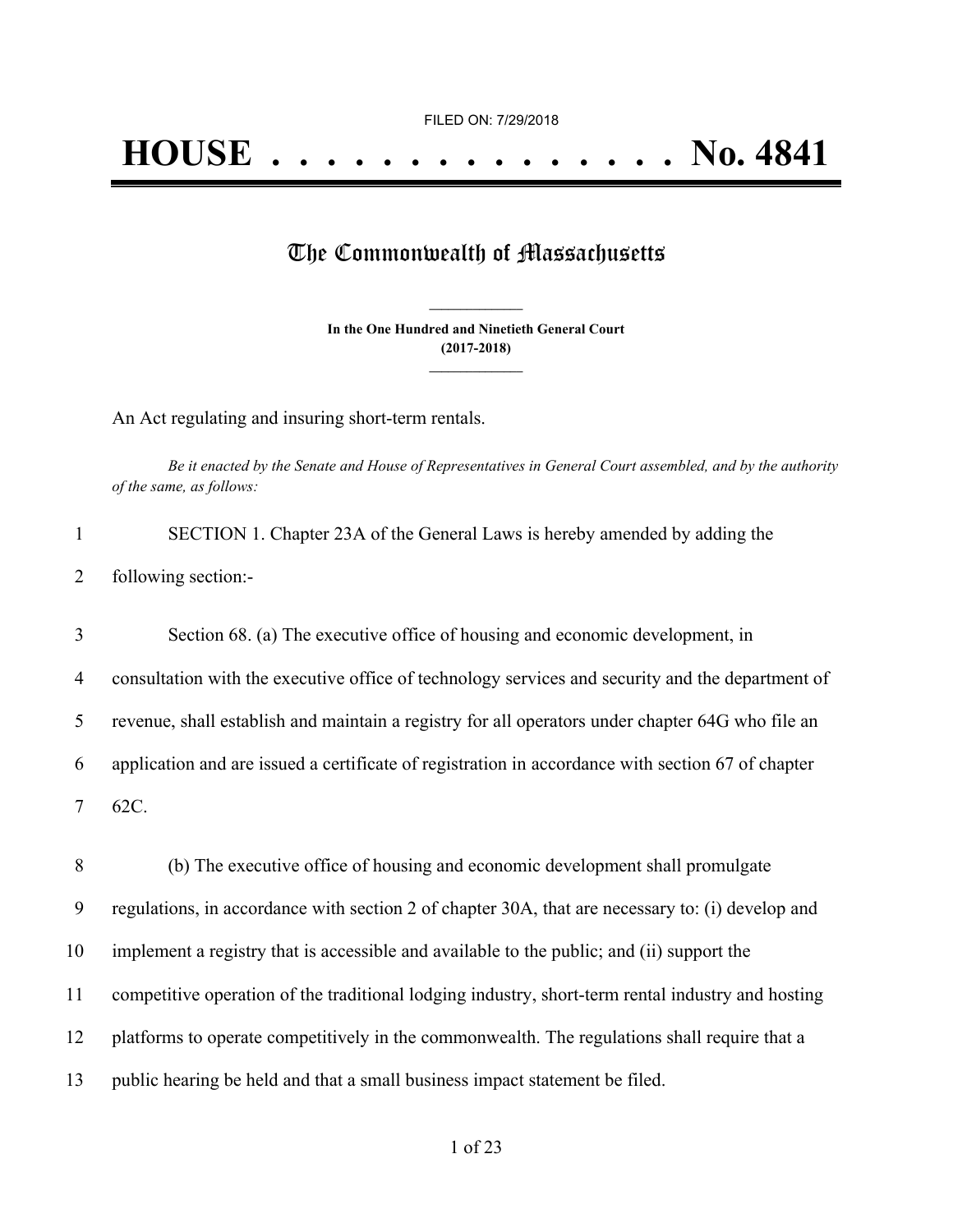(c) The executive office of housing and economic development shall, in developing regulations to implement the registry, consider: (i) existing practices of peer states; (ii) data security practices, protocols and standards; (iii) technological feasibility of existing digital systems, including the feasibility of developing and maintaining a searchable online directory; (iv) information required to be collected and maintained for operators in the registry, which shall, at a minimum, include a list of legal addresses for accommodations offered for rent by operators who are registered in accordance with section 67 of chapter 62C; (v) any forms or records necessary to implement this section and meet such requirements under this chapter and chapter 64G; (vi) practices utilized to disclose or report information to cities and towns by request; (vii) impacts on the traditional lodging industry, short-term rental industry and hosting platforms; (viii) the fiscal impact to the commonwealth; and (ix) any relevant federal or state laws and regulations.

 The executive office of housing and economic development shall establish procedures and protocols to protect the confidentiality and security of an operator's personal information and tax information and prohibit the disclosure of such personal information and tax information maintained pursuant to this section.

 SECTION 2. Chapter 29C of the General Laws is hereby amended by adding the following 2 sections:-

 Section 19. There shall be a separate fund to be known as the Cape Cod and Islands Water Protection Fund. The fund shall be subject to this chapter, except as otherwise provided in this section. There shall be credited to the fund revenue from appropriations or other money authorized by the general court and specifically designated to be credited to the fund including,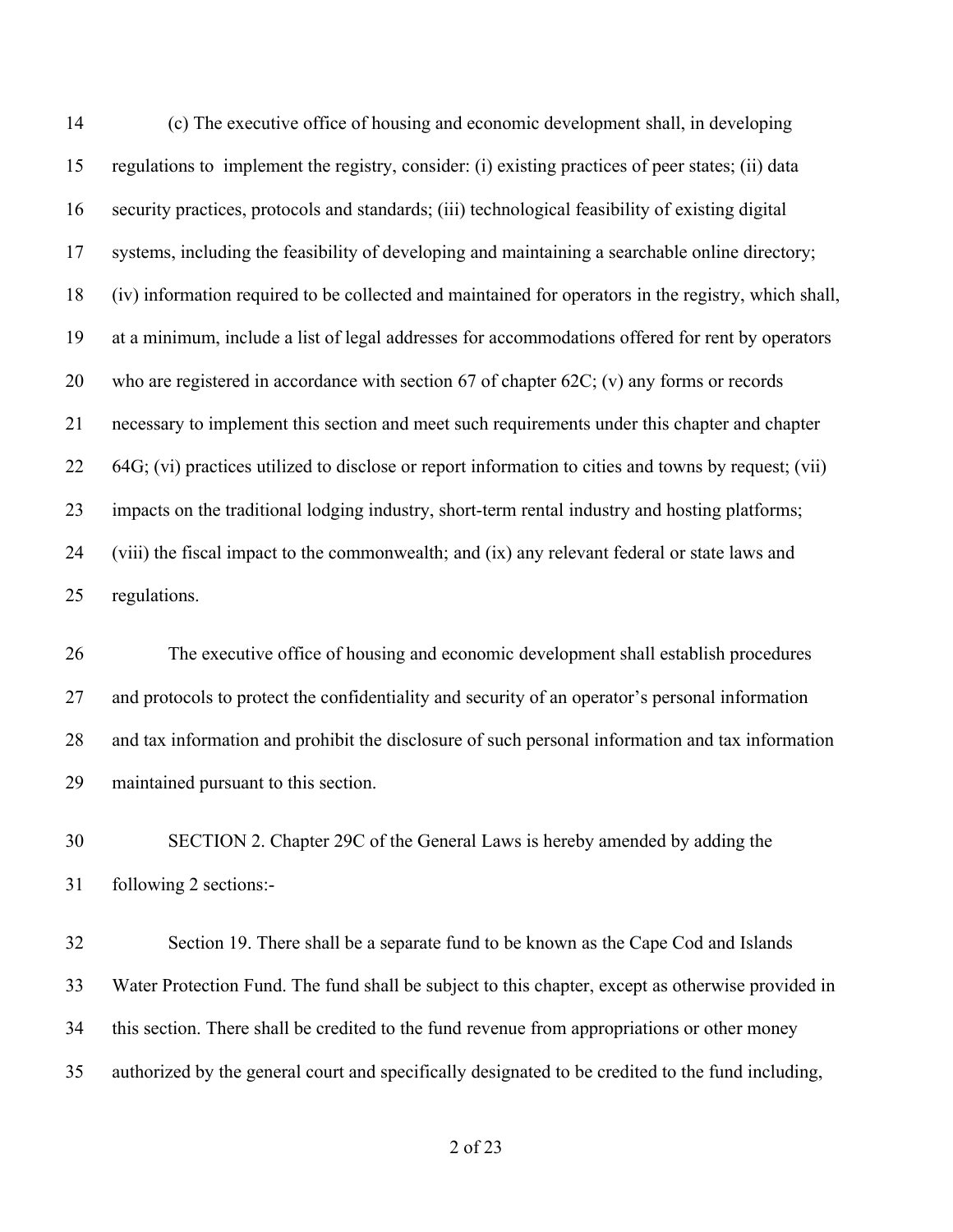but not limited to, revenues received under the excise imposed under section 3C of chapter 64G, any investment income earned on the fund's assets and all other sources, each source being tracked separately for accounting purposes as of June 30 of each year.

 The trust shall hold the fund in an account separate from other funds of the trust. Proceeds of the fund shall not be used to offset or otherwise replace contract assistance funds or reserve funds used for pool financing. The trust shall apply and disburse amounts credited to the fund, without further appropriation, to provide subsidies and other assistance, which may include principal forgiveness, to local governmental units and other eligible borrowers in the payment of debt service costs on loans and other forms of financial assistance made by the trust for water pollution abatement projects in municipalities that are members of the fund. Each municipality within Barnstable or Nantucket counties or within the county of Dukes County shall be a member of the fund if it is subject to: (i) an area wide wastewater management plan under section 208 of the federal Clean Water Act, 33 U.S.C. 1288; or (ii) a suitable equivalent plan determined by the department of environmental protection. Water pollution abatement projects eligible for subsidies and other assistance under this section may include the utilization of innovative strategies and alternative septic system technologies that result in nutrient reduction for marine and fresh waters.

 The fund may provide subsidies and other assistance as provided in this section with respect to debt incurred prior to the establishment of the fund in the towns of Nantucket, Edgartown, Tisbury, Oak Bluffs, Falmouth, Chatham and Provincetown and the city of Barnstable for water pollution abatement projects apart from the trust.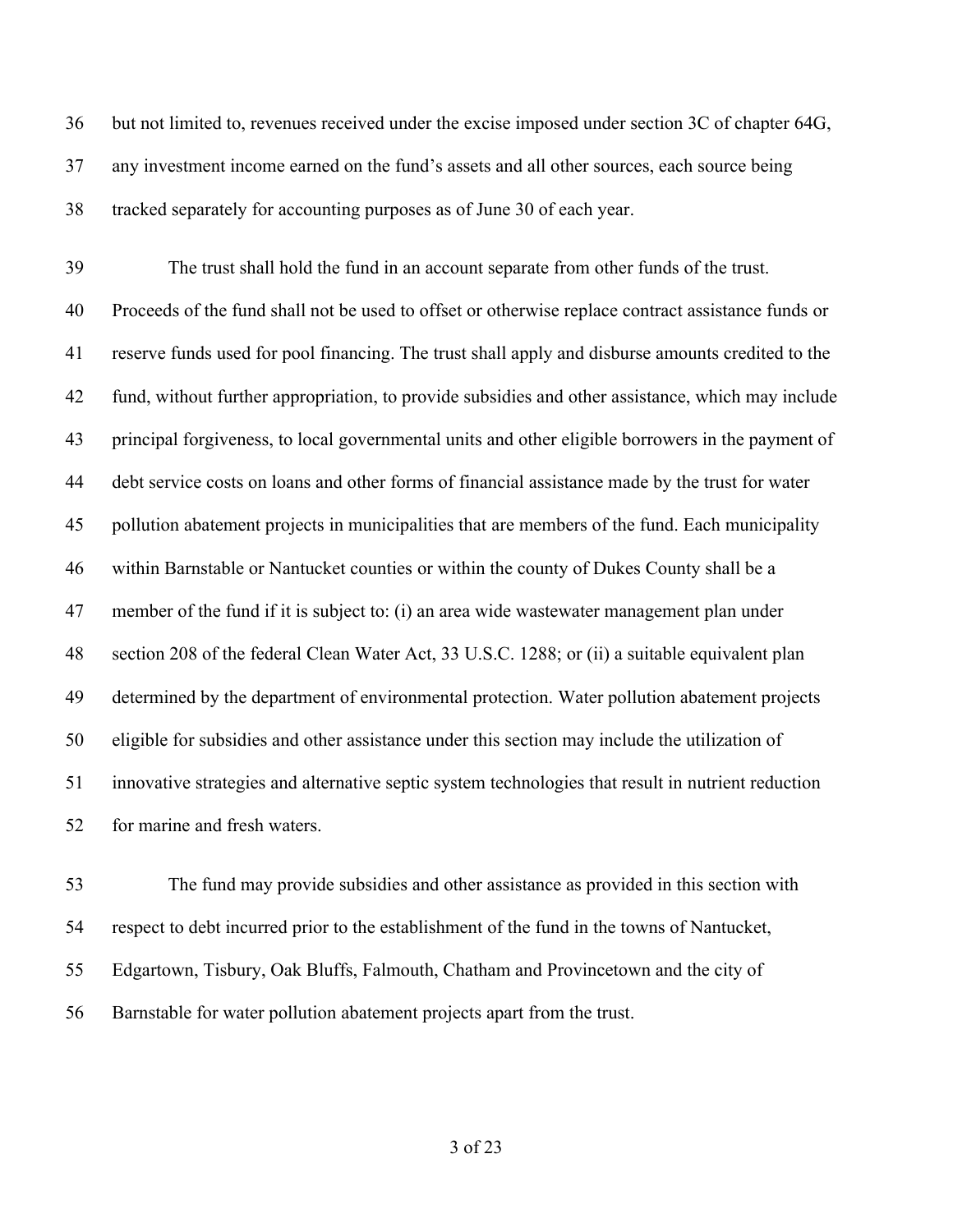Amounts credited to the fund shall be expended or applied only with the approval of the Cape Cod and Islands Water Protection Fund Management Board established under section 20 and in a manner determined by the board, in addition to any approvals required under this chapter. The board, subject to a memorandum of understanding with the department of environmental protection, may direct the comptroller to transfer a specified amount not to exceed 10 per cent of the annual revenue deposited into the fund to the department for the department to contract with a regional planning agency, institution of higher education or non-profit corporation to evaluate and report on the efficacy of adaptive management measures to reduce nitrogen pollution of coastal waterways undertaken pursuant to an area wide wastewater management plan or a suitable equivalent plan, to monitor the water quality and watersheds of areas subject to the study and to support further assessment and water quality modeling to further refine area wide wastewater management plans or suitable equivalent plans in Barnstable and Nantucket counties and the county of Dukes County. Any amounts remaining in the fund at the end of a fiscal year shall be carried forward into the following fiscal year and shall remain available for application and disbursement without further appropriation.

 A municipality that is a member of the fund under this section may withdraw from the fund by a ⅔ vote of its legislative body; provided, however, that a municipality shall not withdraw from the fund during the term of any financial assistance award from the fund to the municipality. A municipality that has withdrawn from the fund shall not have representation on the Cape Cod and Islands Water Protection Fund Management Board established under section 20. A municipality that has withdrawn from the fund and votes, by majority vote of its legislative body, to return to the fund shall not receive money from the fund until not less than 2 years from the date of its vote to return.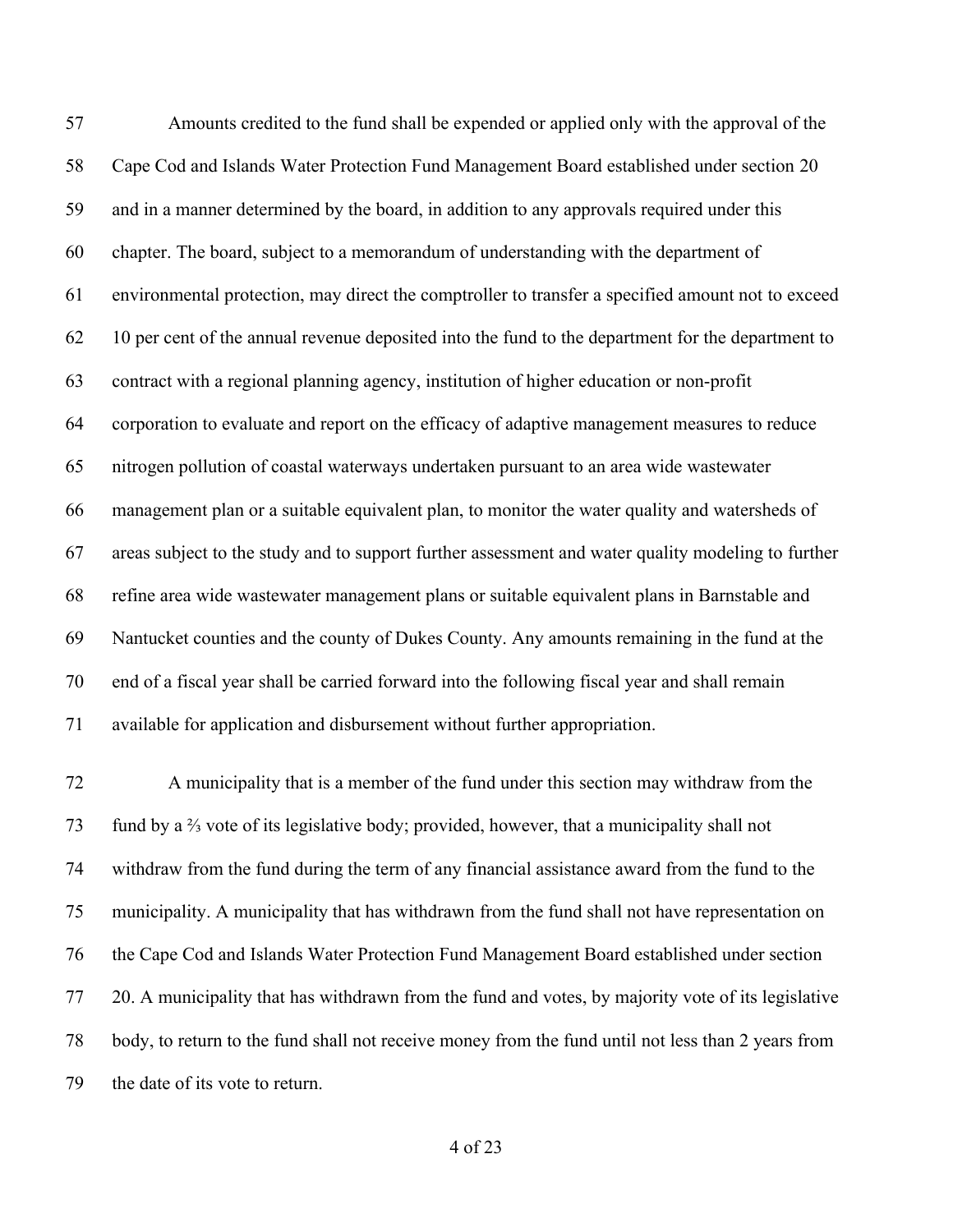Section 20. There shall be a Cape Cod and Islands Water Protection Fund Management Board that shall consist of 1 person to be appointed by each board of selectmen or town council in each municipality that is a member of the Cape Cod and Islands Water Protection Fund; provided, however, that an appointee of a board of selectmen or town council shall be a member 84 of the respective appointing authority, a town manager, town administrator or other municipally employed professional staff. The executive director of the Cape Cod commission, the executive director of the Martha's Vineyard commission and the town manager of Nantucket shall serve as non-voting ex-officio members of the board.

 Each member of the management board shall serve for a term of 3 years and until a successor is appointed and qualified and each member of the management board shall be eligible for reappointment. Each member of the management board appointed to fill a vacancy on the management board shall be appointed for the unexpired term of the vacant position. The members of the management board shall select a member to serve as chairperson and vice- chairperson for a term established by vote of the management board. The Cape Cod commission, in consultation with the Martha's Vineyard commission, shall provide administrative and technical support to the management board and may be compensated for its associated costs by vote of the management board. The management board's duties shall be limited to determining the method for subsidy allocation, including, but not limited to, an equitable distribution among participating municipalities consistent with revenue deposited from each municipality into the fund, and to ensuring that money from the Cape Cod and Islands Water Protection Fund is spent 100 only for the purposes in section 19.

 SECTION 3. Section 1 of chapter 40U of the General Laws, as appearing in the 2016 Official Edition, is hereby amended by striking out, in line 5, the words "regulating the" and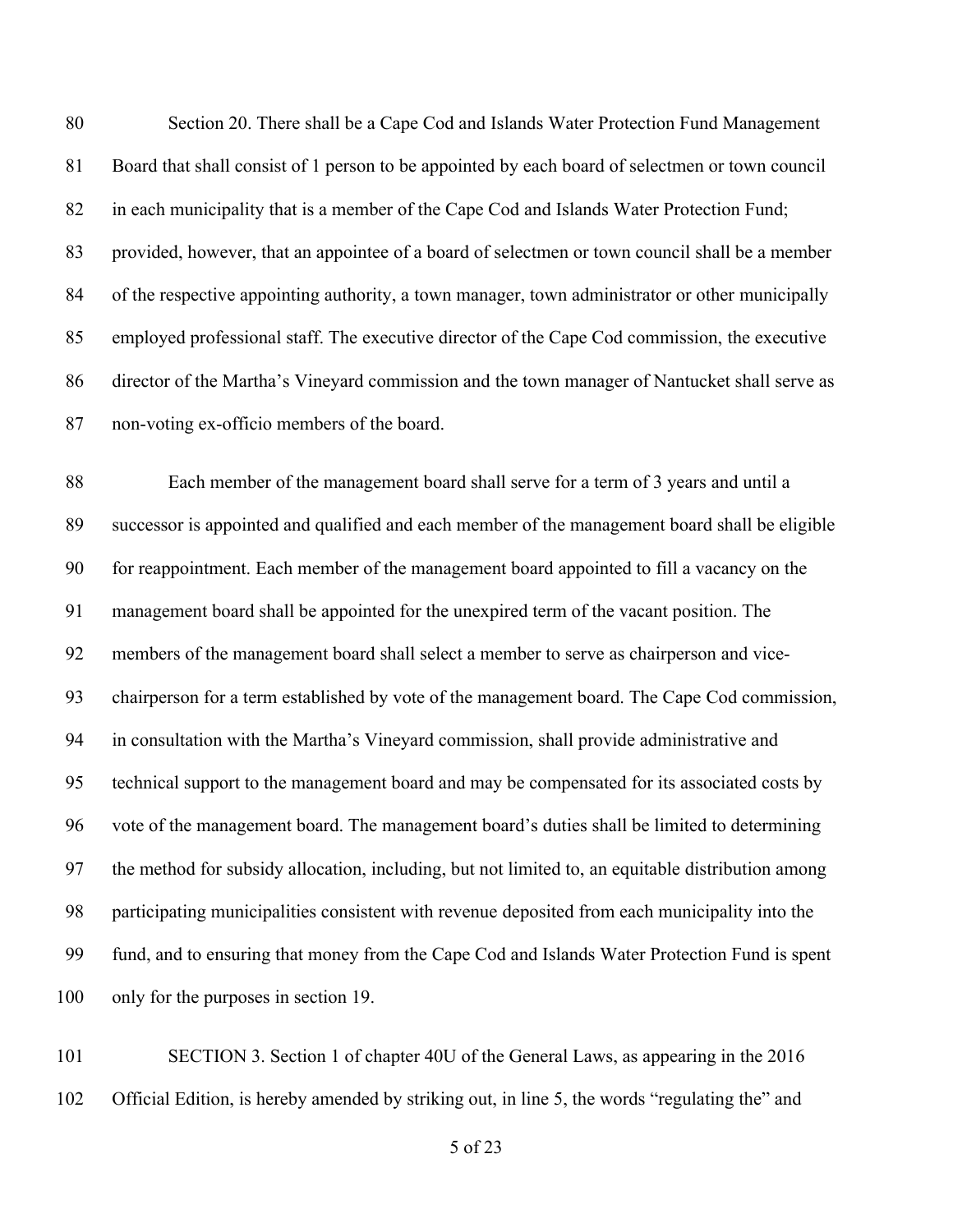inserting in place thereof the following words:- related to the use of property for short-term rental use or regulating a.

| 105 | SECTION 4. Section 16 of chapter 62C of the General Laws, as so appearing, is hereby                  |
|-----|-------------------------------------------------------------------------------------------------------|
| 106 | amended by inserting after subsection (g) the following subsection:-                                  |
| 107 | $(g1\angle)$ Notwithstanding subsection (g), the department of revenue shall promulgate               |
| 108 | regulations to minimize the administrative burden relative to filing returns under said subsection    |
| 109 | (g) on operators who offer their accommodations to the public for not less than 1 day in 5            |
| 110 | separate months, or fewer, in the taxable year. The regulations may authorize an operator to file a   |
| 111 | return only for a month that the operator's accommodation is offered to the public.                   |
| 112 | SECTION 5. Subsection (b) of section 21 of said chapter 62C, as amended by section 3                  |
| 113 | of chapter 90 of the acts of 2018, is hereby amended by adding the following 2 paragraphs:-           |
| 114 | (29) the disclosure of information necessary for administration of the community impact               |
| 115 | fee imposed pursuant to section 3D of chapter 64G.                                                    |
| 116 | (30) the disclosure of information to the executive office of housing and economic                    |
| 117 | development necessary for the establishment and maintenance of a registry pursuant to section         |
| 118 | 68 of chapter 23A.                                                                                    |
| 119 | SECTION 6. Chapter 64G of the General Laws is hereby amended by striking out                          |
| 120 | sections 1 to 6, inclusive, as appearing in the 2016 Official Edition, and inserting in place thereof |
| 121 | the following 11 sections:-                                                                           |
| 122 | Section 1. As used in this chapter, the following words shall have the following meanings             |

unless the context clearly requires otherwise: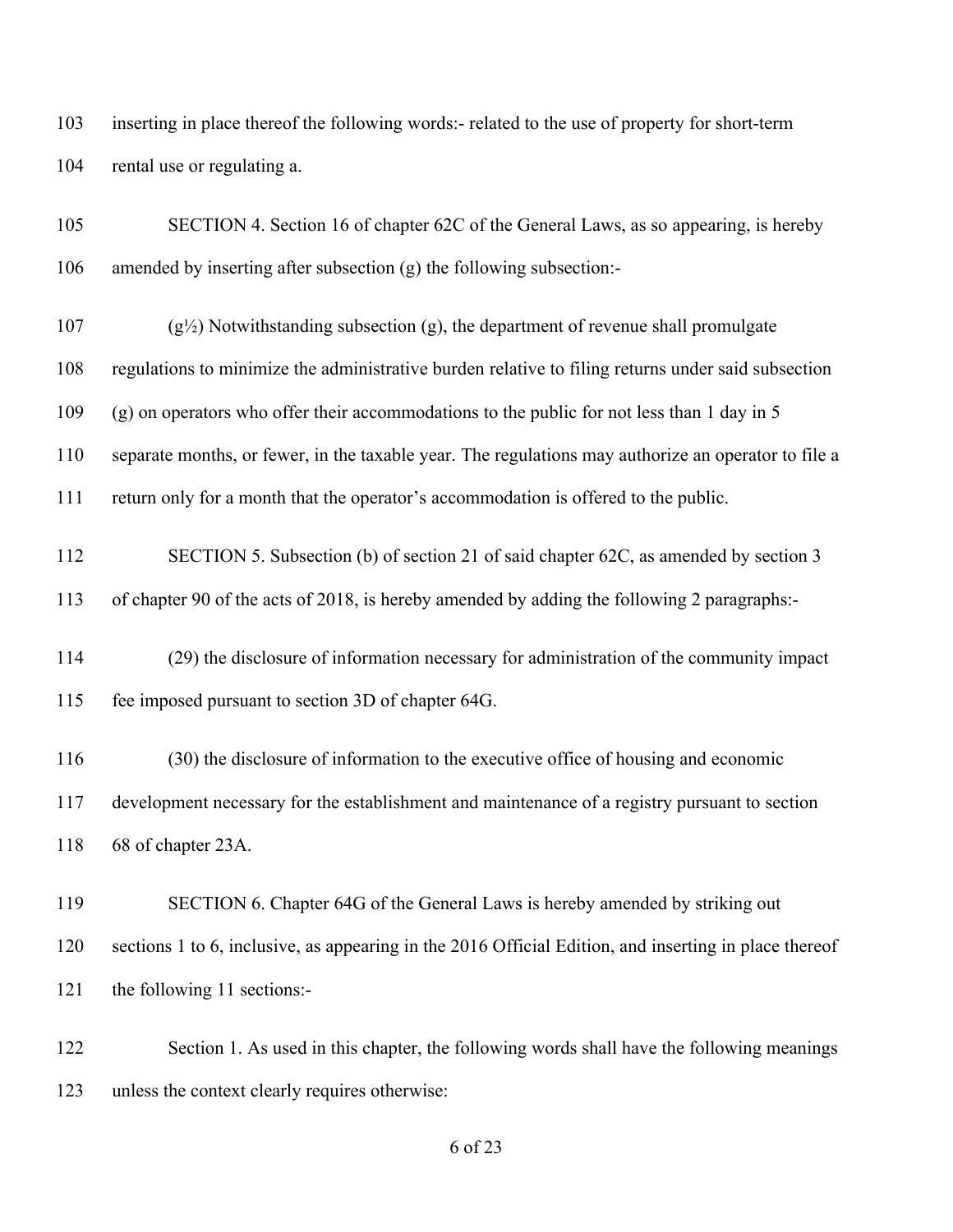| 124 | "Bed and breakfast establishment", a private owner-occupied house where not less than 4                |
|-----|--------------------------------------------------------------------------------------------------------|
| 125 | rooms are let, a breakfast is included in the rent and all accommodations are reserved in advance.     |
| 126 | "Bed and breakfast home", a private owner-occupied house where not more than 3                         |
| 127 | rooms are let, a breakfast is included in the rent and all accommodations are reserved in advance.     |
| 128 | "Commissioner", the commissioner of revenue.                                                           |
| 129 | "Hosting platform", a service through a digital platform, third-party website, software,               |
| 130 | online-enabled application, mobile phone application or some other, similar electronic process         |
| 131 | that allows: (i) an operator to advertise, list or offer the use of an accommodation subject to the    |
| 132 | excise under this chapter in exchange for rent; (ii) an operator to collect the payment of rent on     |
| 133 | an accommodation; and (iii) a person to arrange, book, reserve or rent an accommodation.               |
| 134 | "Hotel", a building used for the feeding and lodging of guests licensed or required to be              |
| 135 | licensed under section 6 of chapter 140.                                                               |
| 136 | "Intermediary", a person or entity, other than an operator, that facilitates the sale, use or          |
| 137 | possession of an occupancy and charges a room charge to the general public; provided, however,         |
| 138 | that the term "facilitates" shall include a person or entity that brokers, coordinates or in any other |
| 139 | way arranges for the purchase, sale, use or possession of occupancies by the general public;           |
| 140 | provided further, that the term "intermediary" shall include a hosting platform and operator's         |
| 141 | agent.                                                                                                 |
| 142 | "Lodging house", a house licensed or required to be licensed under section 23 of chapter               |
| 143 | 140 and where lodgings are rented to not less than 4 people who shall not be within the second         |
| 144 | degree of kindred to the owner or operator of such lodging house.                                      |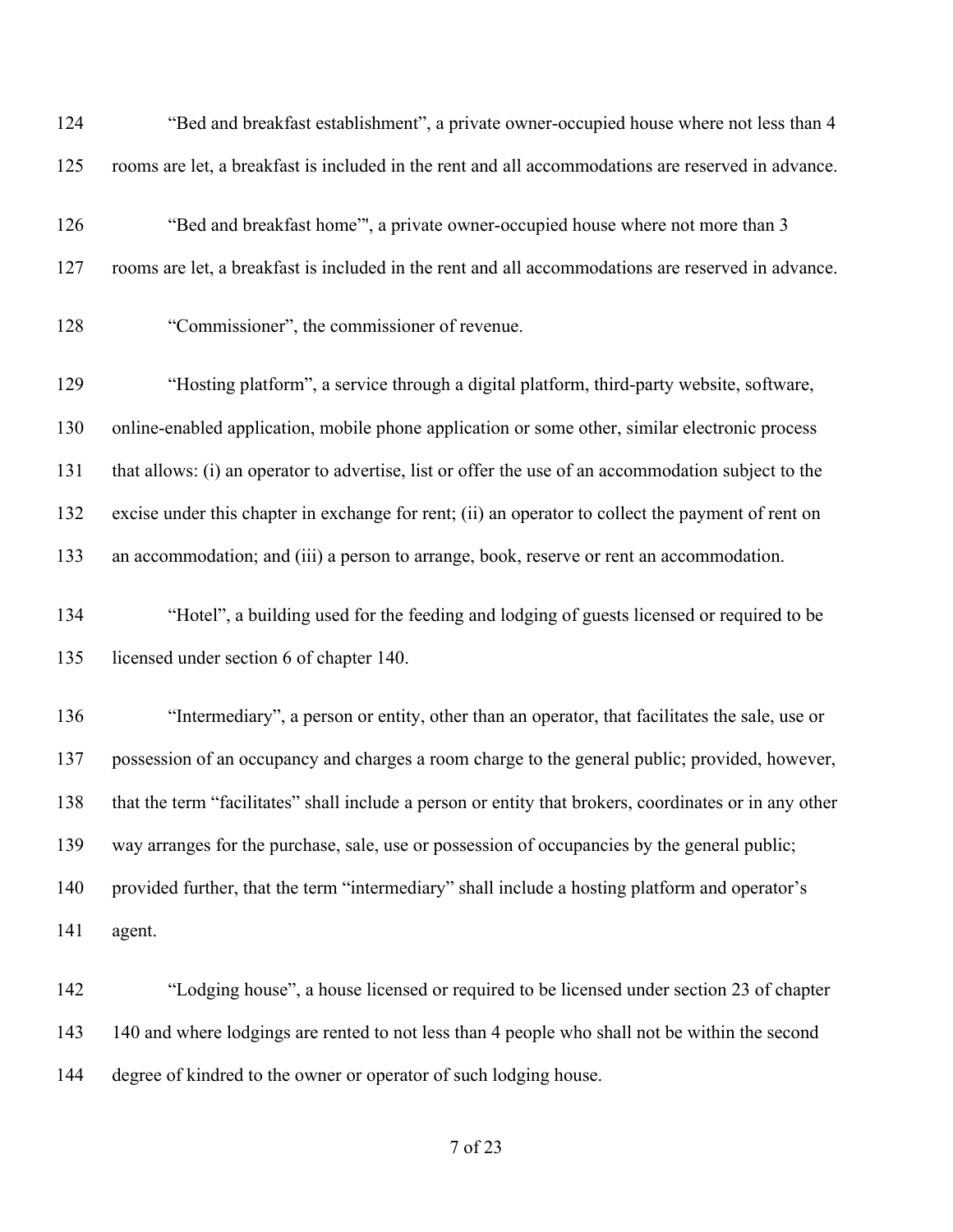"Motel", a building or portion of a building in which a person is lodged for hire with or without meals and that is licensed or required to be licensed under section 32B of chapter 140; provided, however, that a "motel" shall not include a hotel or lodging house.

 "Occupancy", the use or possession or the right to the use or possession of a room in a bed and breakfast establishment, hotel, lodging house, short-term rental or motel designed and normally used for sleeping and living purposes for a period of not more than 31 consecutive calendar days, regardless of whether such use and possession is as a lessee, tenant, guest or licensee; provided, however, that "occupancy" shall include the right to the use or possession of the furnishings or the services and accommodations, including breakfast in a bed and breakfast establishment, accompanying the use and possession of such a room.

 "Occupant", a person who uses, possesses or has a right to use or possess a room in a bed and breakfast establishment, hotel, lodging house, short-term rental or motel for rent under a lease, concession, permit, right of access, license or agreement.

 "Operator", a person operating a bed and breakfast establishment, hotel, lodging house, short-term rental or motel in the commonwealth including, but not limited to, the owner or proprietor of such premises, the lessee, sublessee, mortgagee in possession, licensee or any other person otherwise operating such bed and breakfast establishment, hotel, lodging house, short-162 term rental or motel.

 "Operator's agent", a person who on behalf of an operator of a bed and breakfast establishment, hotel, motel, short-term rental or lodging house: (i) manages the operation or upkeep of a property offered for rent; or (ii) books reservations at a property offered for rent;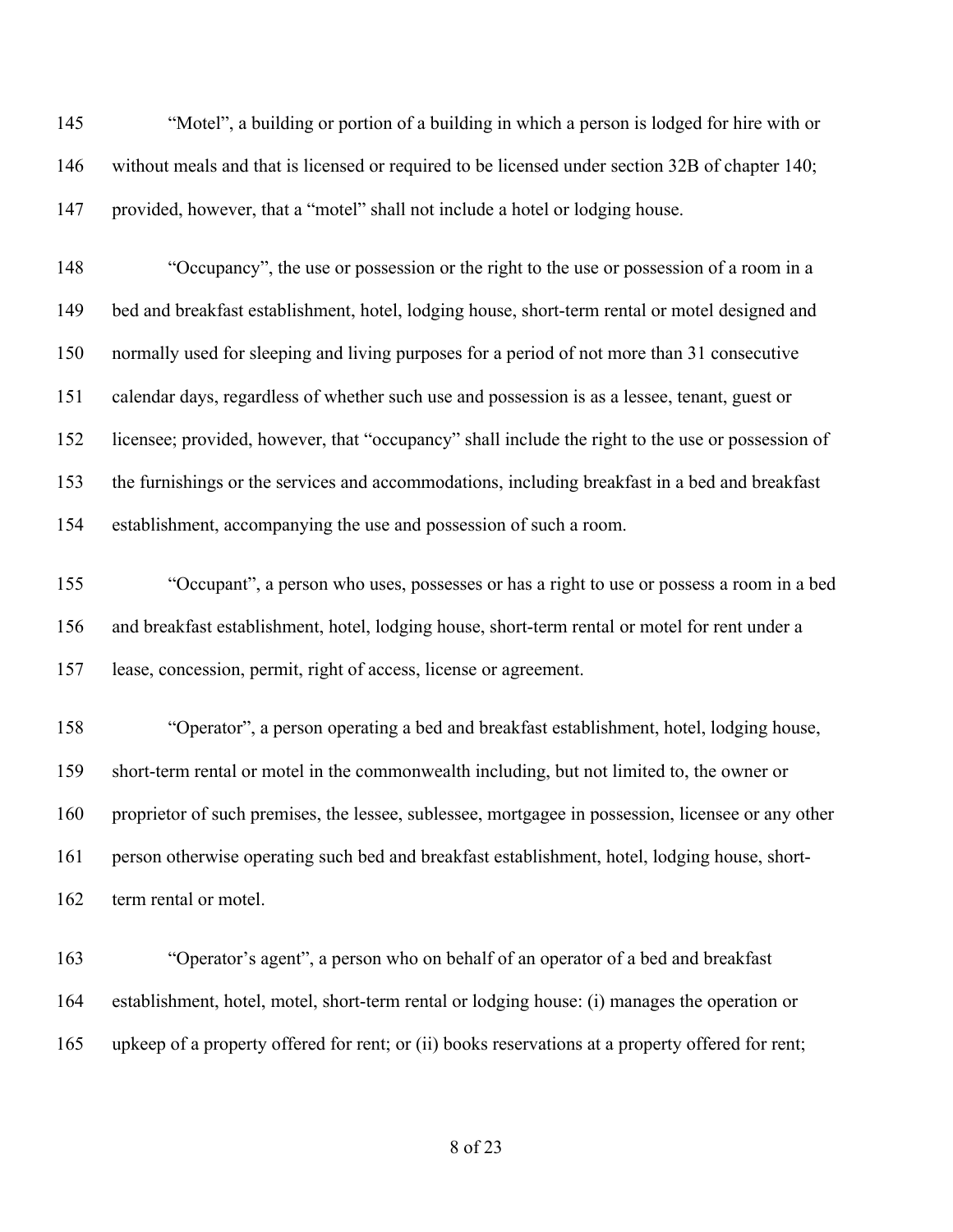provided, however, that an "operator's agent" shall include, but not be limited to, a property manager, property management company or real estate agent.

 "Person", an individual, partnership, trust or association, with or without transferable shares, joint-stock company, corporation, society, club, organization, institution, estate, receiver, trustee, assignee or referee and any other person acting in a fiduciary or representative capacity, whether appointed by a court or otherwise, or any combination of individuals acting as a unit.

 "Professionally-managed unit", 1 of 2 or more short-term rental units that are located in the same city or town, operated by the same operator and are not located within a single-family, two-family or three-family dwelling that includes the operator's primary residence.

 "Rent", the total consideration paid by or on behalf of an occupant, including any service, cleaning or other charge, to an operator or an intermediary collecting and remitting the excise on 177 behalf of an operator under section 13 for occupancy, valued in money, whether received in money or otherwise, including all receipts, cash, credits and property or services of any kind or nature.

 "Short-term rental", an owner-occupied, tenant-occupied or non-owner occupied property including, but not limited to, an apartment, house, cottage, condominium or a furnished accommodation that is not a hotel, motel, lodging house or bed and breakfast establishment, 183 where: (i) at least 1 room or unit is rented to an occupant or sub-occupant; and (ii) all accommodations are reserved in advance; provided, however, that a private owner-occupied property shall be considered a single unit if leased or rented as such.

 Section 2. This chapter shall not include: (i) lodging accommodations at a federal, state or municipal institution; (ii) lodging accommodations, including dormitories, at religious,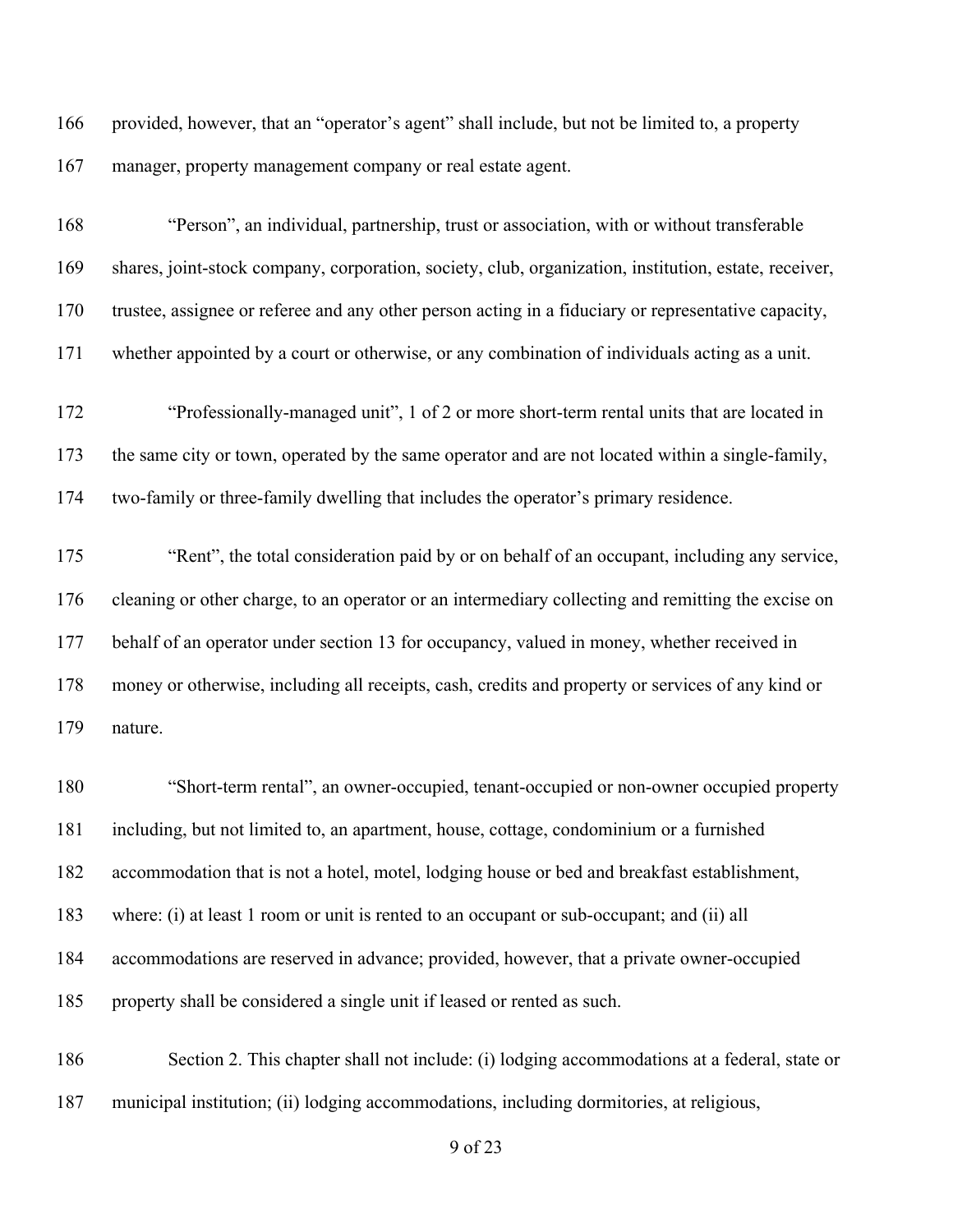charitable, educational and philanthropic institutions; provided, however, that the exemption allowed shall not apply to accommodations provided by any such institution at a hotel or motel generally open to the public and operated by the institution; (iii) privately-owned and operated convalescent homes or homes for the aged, infirm, indigent or chronically ill; (iv) religious or charitable homes for the aged, infirm, indigent or chronically ill; (v) summer camps for children up to 18 years of age or developmentally disabled individuals; provided, however, that a summer camp that offers its facilities off season to individuals 60 years of age or older for a period of not more than 30 days in a calendar year shall not lose its exemption under this section; (vi) bed and breakfast homes; (vii) lodging accommodations provided to seasonal employees by employers; (viii) alcohol and drug free housing that is certified pursuant to section 18A of chapter 17; (ix) tenancies at will or month-to-month leases; and (x) time-shares, as defined in section 2 of chapter 183B.

 For the purposes of this section, "developmentally disabled individual" shall mean an individual who has a severe chronic disability that: (i) is attributable to a mental or physical impairment or combination of mental and physical impairments; (ii) is likely to continue indefinitely; (iii) results in substantial functional limitations in not less than 3 of the following areas of major life activity: (A) self-care; (B) receptive and expressive language; (C) learning; (D) mobility; (E) self-direction; (F) capacity for independent living; and (G) economic self- sufficiency; and (iv) reflects the individual's need for a combination and sequence of special, interdisciplinary or generic care, treatment or other services that are of lifelong or extended duration and are individually planned and coordinated.

 Section 3. An excise shall be imposed upon the transfer of occupancy of a room or unit in a bed and breakfast establishment, hotel, lodging house, short-term rental or motel by an operator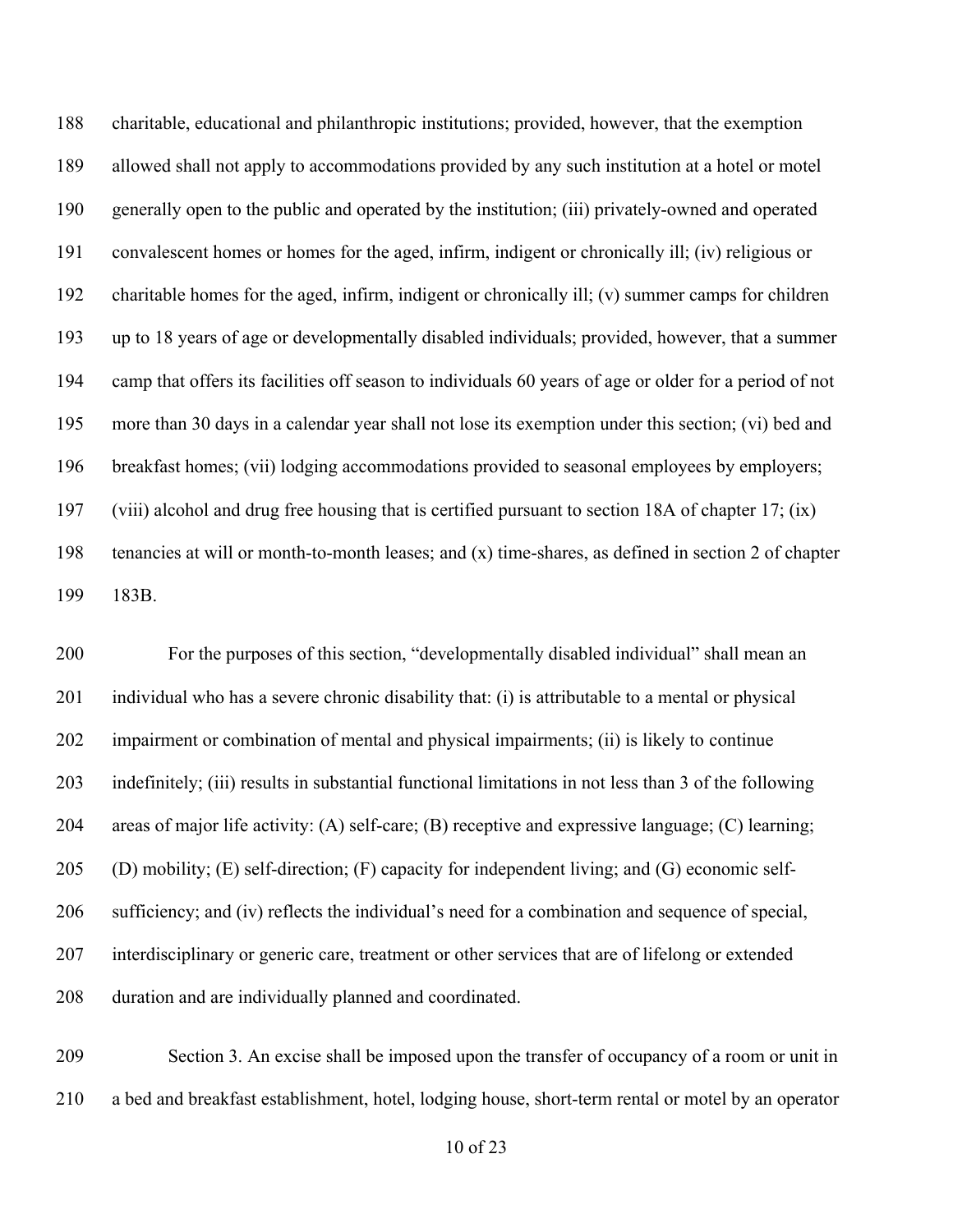| 211 | at the rate of 5 per cent of the total amount of rent for each such occupancy. An excise shall not      |
|-----|---------------------------------------------------------------------------------------------------------|
| 212 | be imposed if the total amount of rent is less than \$15 per day or its equivalent.                     |
| 213 | The operator shall pay the excise to the commissioner at the time provided for filing the               |
| 214 | return required under section 16 of chapter 62C.                                                        |
| 215 | Section 3A. A city or town that accepts this section may impose a local excise upon the                 |
| 216 | transfer of occupancy of a room in a bed and breakfast establishment, hotel, lodging house,             |
| 217 | short-term rental or motel located within that city or town by an operator at a rate of not more        |
| 218 | than 6 per cent of the total amount of rent for each such occupancy; provided, however, that the        |
| 219 | city of Boston may impose such local excise upon the transfer of occupancy of a room in a bed           |
| 220 | and breakfast establishment, hotel, lodging house, short-term rental or motel located within the        |
| 221 | city by an operator at the rate of not more than 6.5 per cent of the total amount of rent of each       |
| 222 | such occupancy. No excise shall be imposed if the total amount of rent is less than \$15 per day or     |
| 223 | its equivalent or if the accommodation is exempt under section 2. An operator shall pay the local       |
| 224 | excise imposed under this section to the commissioner at the same time and in the same manner           |
| 225 | as the excise due to the commonwealth. All sums received by the commissioner under this                 |
| 226 | section as excise, penalties or forfeitures, interest, costs of suit and fines shall at least quarterly |
| 227 | be distributed, credited and paid by the state treasurer upon certification of the commissioner to      |
| 228 | each city or town that has adopted this section in proportion to the amount of such sums received       |
| 229 | from the transfer of occupancy in each such city or town. Acceptance of this section shall be: (i)      |
| 230 | by a majority vote of the city council with the approval of the mayor in the case of a city with a      |
| 231 | Mayor; (ii) by a majority vote of the city council in every other city; (iii) by a majority vote of     |
| 232 | the annual town meeting or a special meeting called for that purpose in the case of a municipality      |
| 233 | with a town meeting form of government; or (iv) by a majority vote of the town council in the           |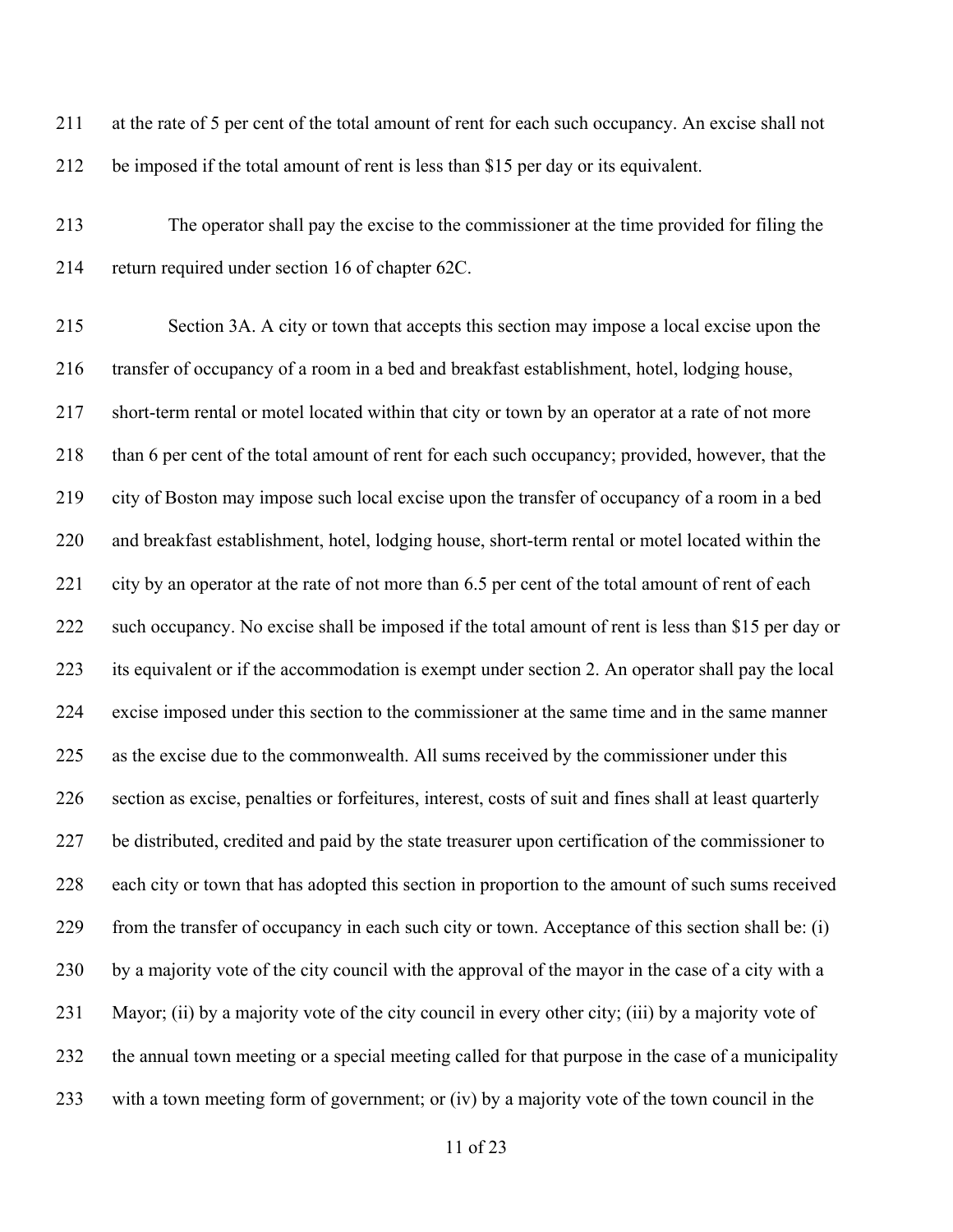case of a municipality with a town council form of government. This section shall take effect on the first day of the calendar quarter following 30 days after its acceptance or on the first day of a later calendar quarter as the city or town may designate. The city or town, in accepting this section, shall not revoke or otherwise amend the applicable local tax rate more often than once in a 12-month period.

 The commissioner shall make available to a city or town requesting such information the total amount of room occupancy tax collected in the preceding fiscal year in the city or town requesting the information.

 Section 3B. Notwithstanding sections 9 and 10 of chapter 152 of the acts of 1997, the convention center financing fee imposed upon the transfer of occupancy of a short-term rental in the cities of Boston, Cambridge, Springfield, Worcester, West Springfield and Chicopee shall revert half to the General Fund and half to the city in which the short-term rental was transferred.

 Section 3C. In addition to the excise imposed under section 3 and any excise imposed under section 3A, an excise shall be imposed on the transfer of occupancy of a room in a bed and breakfast establishment, hotel, lodging house, short-term rental or motel located within a municipality that is a member of the Cape Cod and Islands Water Protection Fund established under section 19 of chapter 29C at a rate of 2.75 per cent of the total amount of rent for each such occupancy; provided, however, that all revenues received from the excise under this section shall be credited to the Cape Cod and Islands Water Protection Fund. An excise shall not be imposed if the total amount of rent is less than \$15 per day or its equivalent. An operator shall pay the excise due to the Cape Cod and Islands Water Protection Fund to the commissioner at the same time and in the same manner as the excise due to the commonwealth.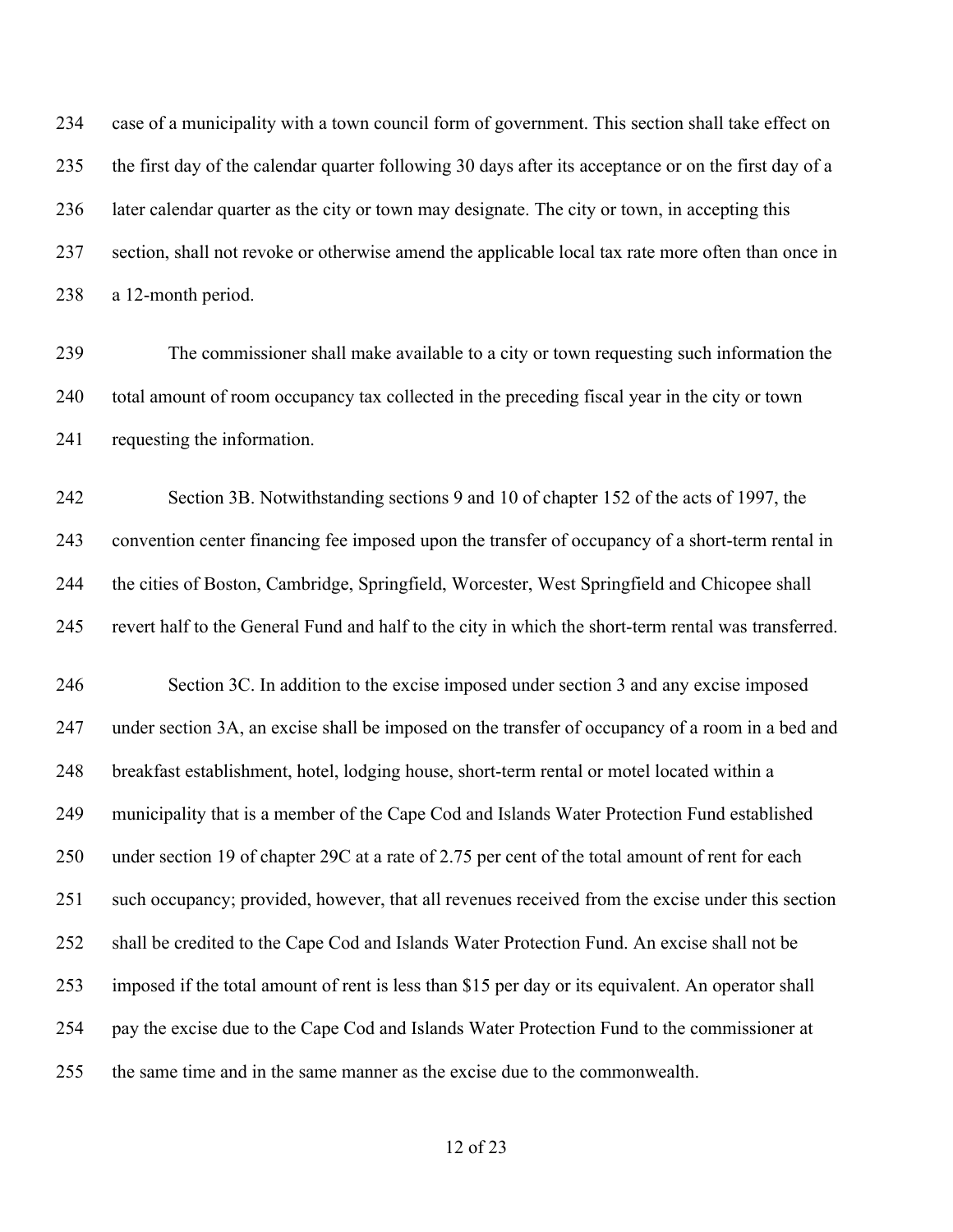Section 3D. (a) A city or town that accepts section 3A may, by a separate vote and in the same manner of acceptance as set forth in section 3A, impose upon an operator a community impact fee of not more than 3 per cent of the total amount of rent for each transfer of occupancy of a professionally managed unit that is located within that city or town.

 (b) A city or town that votes to impose a community impact fee under subsection (a) may, by a separate additional vote and in the same manner of acceptance as set forth in section 262 3A, also impose the community impact fee upon each transfer of occupancy of a short-term rental unit that is located within a two-family or three-family dwelling that includes the operator's primary residence.

 (c) All community impact fees under this section shall be paid monthly by the operator to the municipality. A city or town shall dedicate not less than 35 per cent of the community impact fees collected under this section to affordable housing or local infrastructure projects.

 Section 4. Except as provided in section 13, reimbursement for the excise imposed under this chapter shall be paid by the occupant of any such room to the operator and each operator shall add to the rent and collect from the occupant the full amount of the excise imposed by this chapter or an amount equal as nearly as possible or practical to the average equivalent thereof 272 and such excise shall be a debt from the occupant to the operator when so added to the rent and shall be recoverable at law in the same manner as other debts.

 Section 5. The amount of the excise collected by the operator from the occupant pursuant to this chapter shall be stated and charged separately from the rent and shown separately on any record of the excise at the time the transfer of occupancy is made or on any evidence of such transfer issued or used by the operator.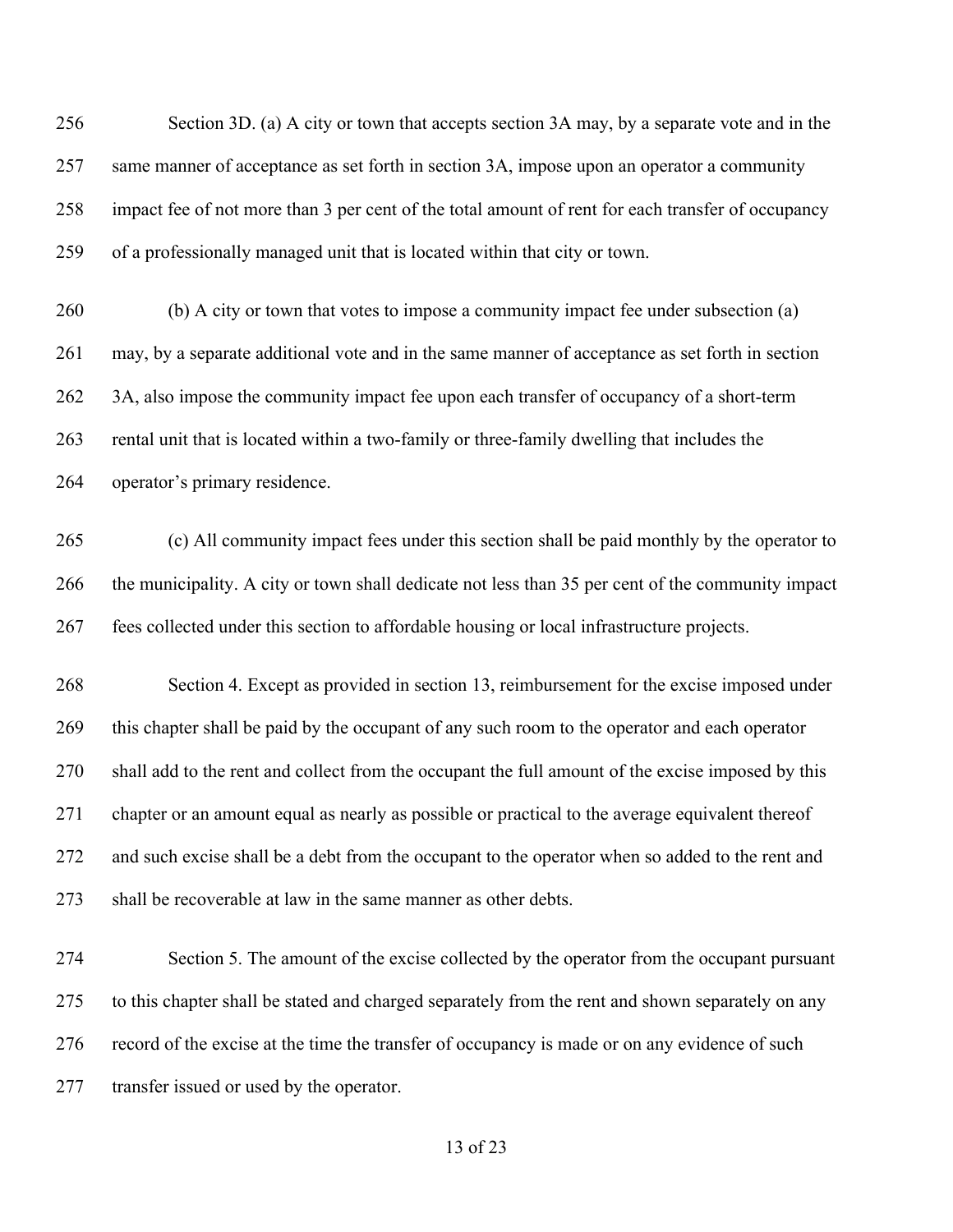Section 6. A person shall not operate a bed and breakfast establishment, hotel, lodging house, short-term rental or motel unless a certificate of registration has been issued to the person in accordance with section 67 of chapter 62C.

 Section 6A. No person subject to this chapter shall engage in an unlawful practice under section 4 of chapter 151B.

 SECTION 7. Said chapter 64G is hereby further amended by striking out sections 7A and 7B, as so appearing, and inserting in place thereof the following 2 sections:-

 Section 7A. An operator who has paid to the commissioner an excise pursuant to section 3 upon an account later determined to be worthless shall be entitled to an abatement of the excise paid on the worthless account. A claim for abatement shall be filed not later than April 15 annually and shall cover the amount of the excise on accounts determined to be worthless in the prior calendar year.

 An operator who recovers an excise on an account determined to be worthless and for which an application for abatement has been filed shall report and include the same in a monthly return at the time of recovery.

 Section 7B. An operator who fails to pay to the commissioner money required to be paid by this chapter shall be personally and individually liable therefor to the commonwealth. As used in this section, the term "operator" shall include an officer or employee of a corporation or a member or employee of a partnership or a limited liability company who, as such officer, employee or member, is under a duty to pay the excises imposed by this chapter.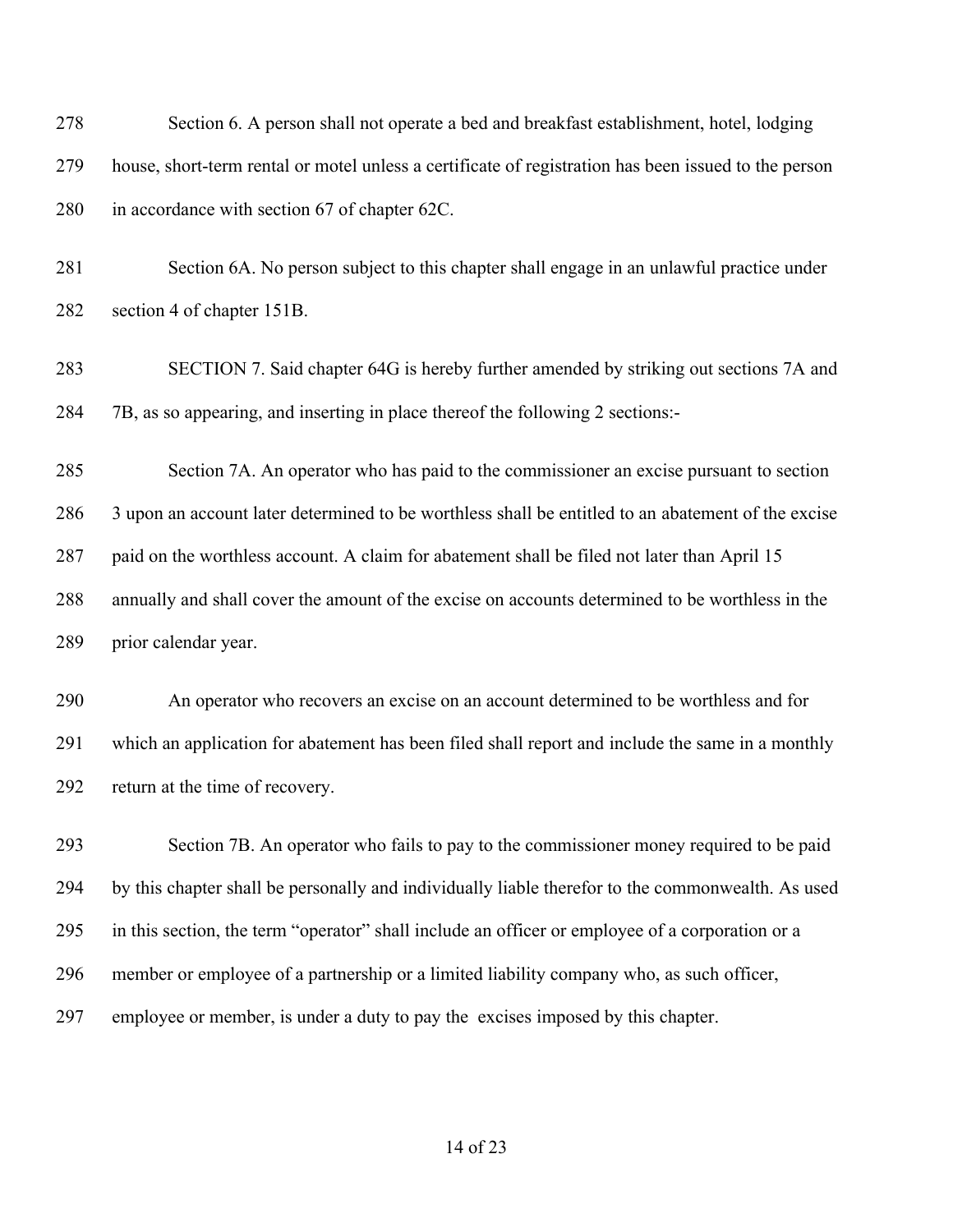An operator who misrepresents to an intermediary that the transfer of occupancy of the operator's property is exempt from the excise imposed by sections 3, 3A, 3C and 3D shall be liable for any unpaid excise under said sections 3, 3A, 3C and 3D and shall be deemed to have committed an unfair trade practice under chapter 93A in making such a misrepresentation to the intermediary.

 SECTION 8. Said chapter 64G is hereby further amended by striking out section 12, as so appearing, and inserting in place thereof the following 7 sections:-

 Section 12. No excise shall be imposed under this chapter upon the transfer of occupancy of a room in a hotel, lodging house, short-term rental or motel if the occupant is an employee of the United States military traveling on official United States military orders that encompass the date of such occupancy. Each operator shall maintain such records as the commissioner shall require to substantiate exemptions claimed under this section.

 Section 13. (a) An operator may elect to allow an intermediary to collect rent or facilitate the collection or payment of rent on its behalf through a written agreement on an accommodation subject to the excise under this chapter. An intermediary that enters into a written agreement with the operator to collect rent or facilitate the collection or payment of rent on behalf of the operator of an accommodation subject to the excise under this chapter shall: (i) apply for and obtain a certificate of registration from the commissioner in accordance with section 67 of chapter 62C on behalf of the operator; (ii) assess, collect, report and remit the excise to the commissioner as described for operators in sections 3, 3A, 3B, 5, 7A, 7B and 12; (iii) assess, collect and remit the community impact fee to the municipality as described for operators in section 3D; (iv) maintain records of any excises collected that have been remitted to the commissioner and shall make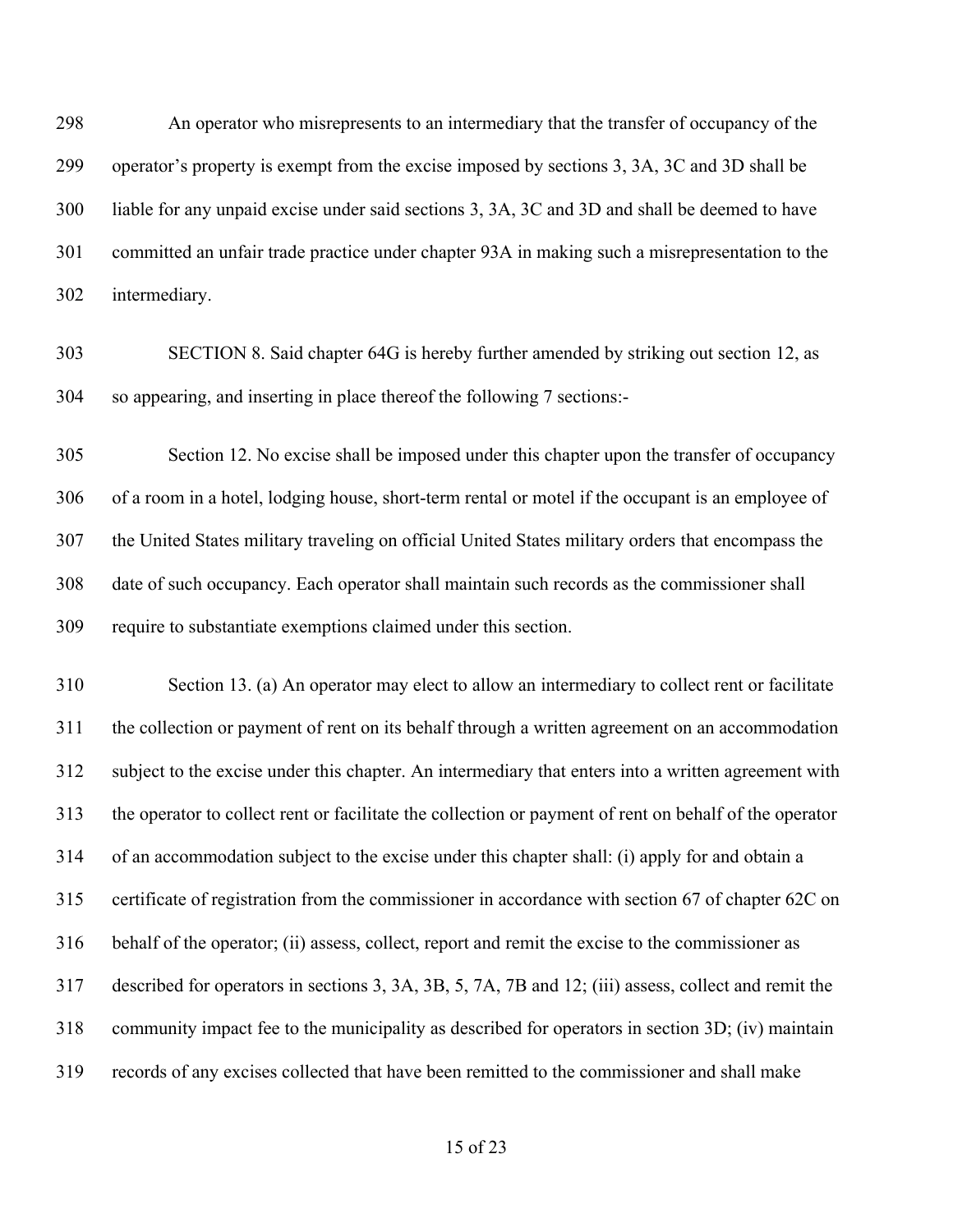these records available to the department upon request; (v) ensure that the operator is registered pursuant to said section 67 of said chapter 62C prior to permitting such operator to list or offer an accommodation for rent through the use of the intermediary; and (vi) notify the operator that the operator must comply with all applicable municipal, state and federal laws including, but not limited to, the collection and remittance of required excises. The certificate of registration obtained from the commissioner pursuant to this subsection shall identify and be in the name of the individual operator, not the intermediary.

 (b) An intermediary collecting and remitting the excise on behalf of an operator shall provide notification within a reasonable time to the operator that the excise has been collected and remitted to the commissioner pursuant to section 3. The notification may be delivered in hand or by mail or conveyed by electronic message, mobile or smart phone application or another similar electronic process, digital media or communication portal. An operator shall not be responsible for collecting and remitting the excise on a transaction for which the operator has received notification from an intermediary that the excise has been collected and remitted to the commissioner on their behalf.

 (c) The intermediary shall not be liable for faults in collecting or remitting the excise proximately caused by the intermediary's reasonable reliance on representations made to it by the operator about the nature of the property being rented, the duration of the occupancy or other similar misrepresentations made by the operator to the intermediary. The operator shall be liable for any unpaid excise resulting from any such misrepresentation. An intermediary shall not be liable for any over collection of the excise if the excise collected was remitted to the commissioner and the over collection resulted from the intermediary's reasonable reliance on the operator's representations about the nature of the property being rented or the nature of the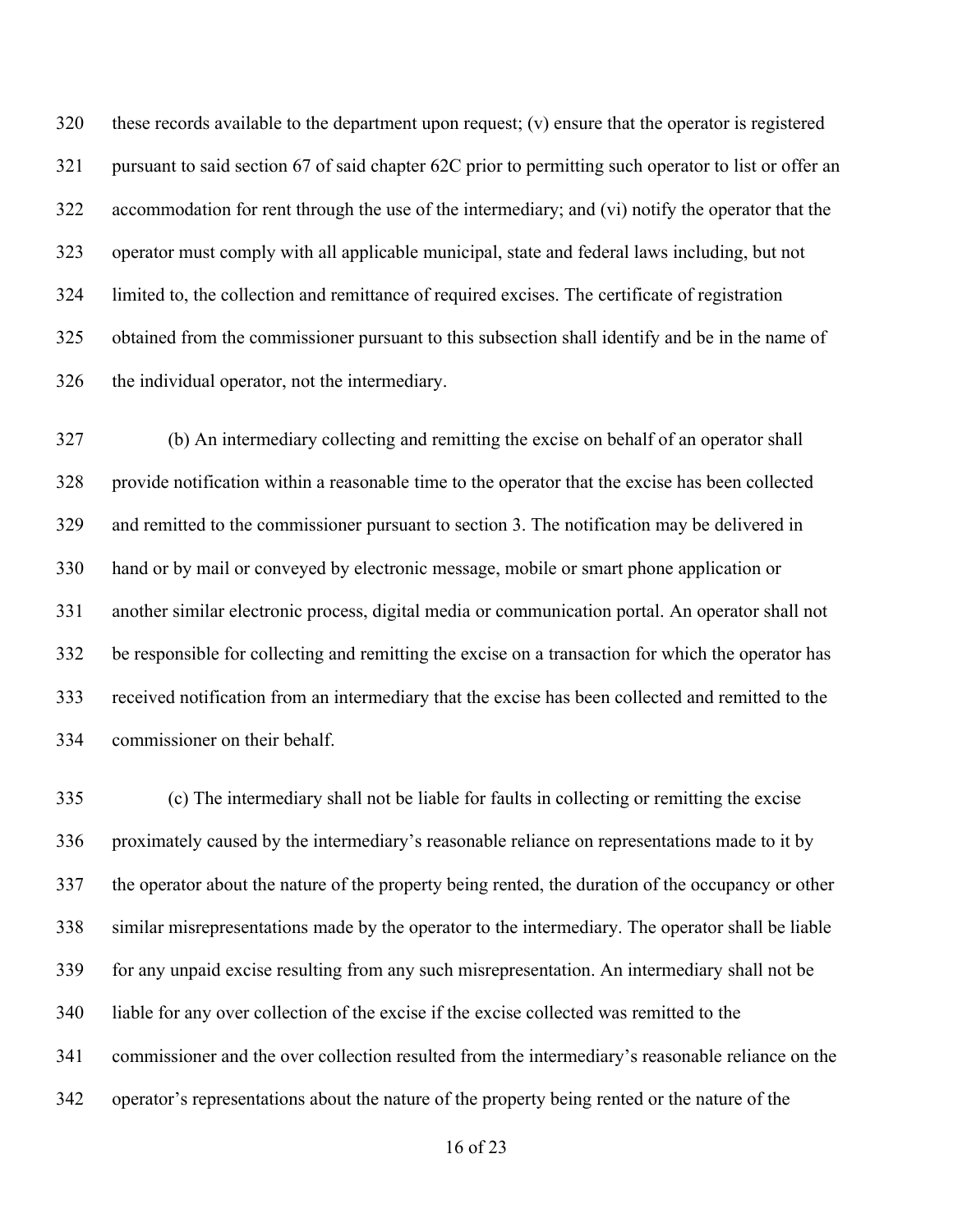occupancy or whether such property was exempt from the excise. The operator shall be liable for monetary damages to the occupant resulting from any such misrepresentations.

 Section 14. A city or town, by ordinance or by-law, may regulate operators registered pursuant to section 67 of chapter 62C and impose penalties for the violation of such an ordinance or by-law. A city or town, by ordinance or by-law, may:

 (i) regulate the existence or location of operators under this section within the city or town, including regulating the class of operators and number of local licenses or permits issued to operators under this section and the number of days a person may operate and rent out an accommodation in a calendar year;

 (ii) require the licensing or registration of operators within the city or town; provided, however, that a city or town may: (A) accept a certificate of registration issued to an operator in accordance with section 67 of chapter 62C in lieu of requiring an operator to obtain a local license or registration under this section; or (B) issue a provisional license or registration to permit an operator to offer accommodations on temporary or seasonal basis;

 (iii) require operators to demonstrate that any properties or premises controlled, occupied, operated, managed or used as accommodations subject to the excise under this chapter are not subject to any outstanding building, electrical, plumbing, mechanical, fire, health, housing or zoning code enforcement, including any notices of violation, notices to cure, orders of abatement, cease and desist orders or correction notices;

 (iv) require properties or premises controlled, occupied, operated, managed or used by operators as an accommodation subject to the excise under this chapter to undergo health and safety inspections; provided, however, that the cost of any inspection conducted under this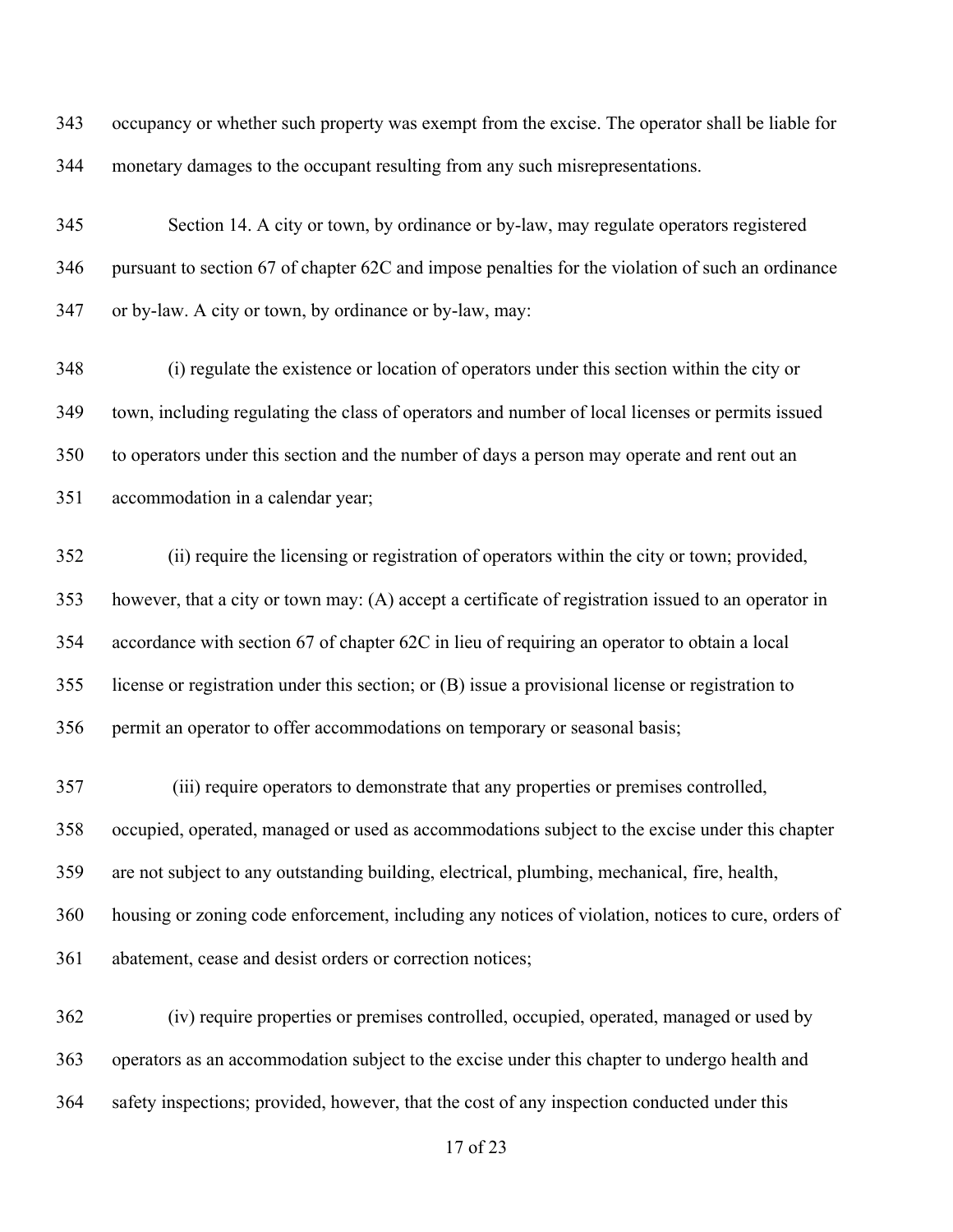section shall be charged to and solely paid by the operator under this section; provided further, that after any initial health and safety inspection, the city or town may determine the frequency of any subsequent inspections;

 (v) establish a civil penalty for violation of an ordinance or by-law enacted pursuant to this section; provided, however, that a city or town that suspends or terminates an operator's right to operate an accommodation for a violation of any ordinance or bylaw shall notify the commissioner of revenue of the suspension or termination; and

 (vi) establish a reasonable fee to cover the costs associated with the local administration and enforcement of regulating operators and accommodations.

 Notwithstanding any ordinance or by-law adopted by a city or town pursuant to this section, an operator of a short-term rental shall post inside the short-term rental unit information regarding the location of any fire extinguishers, gas shut off valves, fire exits and fire alarms in the unit and building.

 Section 15. Nothing in this chapter shall confer a right to lease, sublease or otherwise offer a residential unit as a short-term rental where such use is prohibited by a homeowner's association agreement or requirements, a rental agreement or any other restriction, covenant, requirement or enforceable agreement.

 Section 16. For residential units subject to rent control provisions, operators of short-term rentals shall charge not more than the prorated maximum amount allowed.

 Section 17. The commissioner shall annually publish a report on the economic activity of short-term rentals in the commonwealth rented for occupancy through a hosting platform or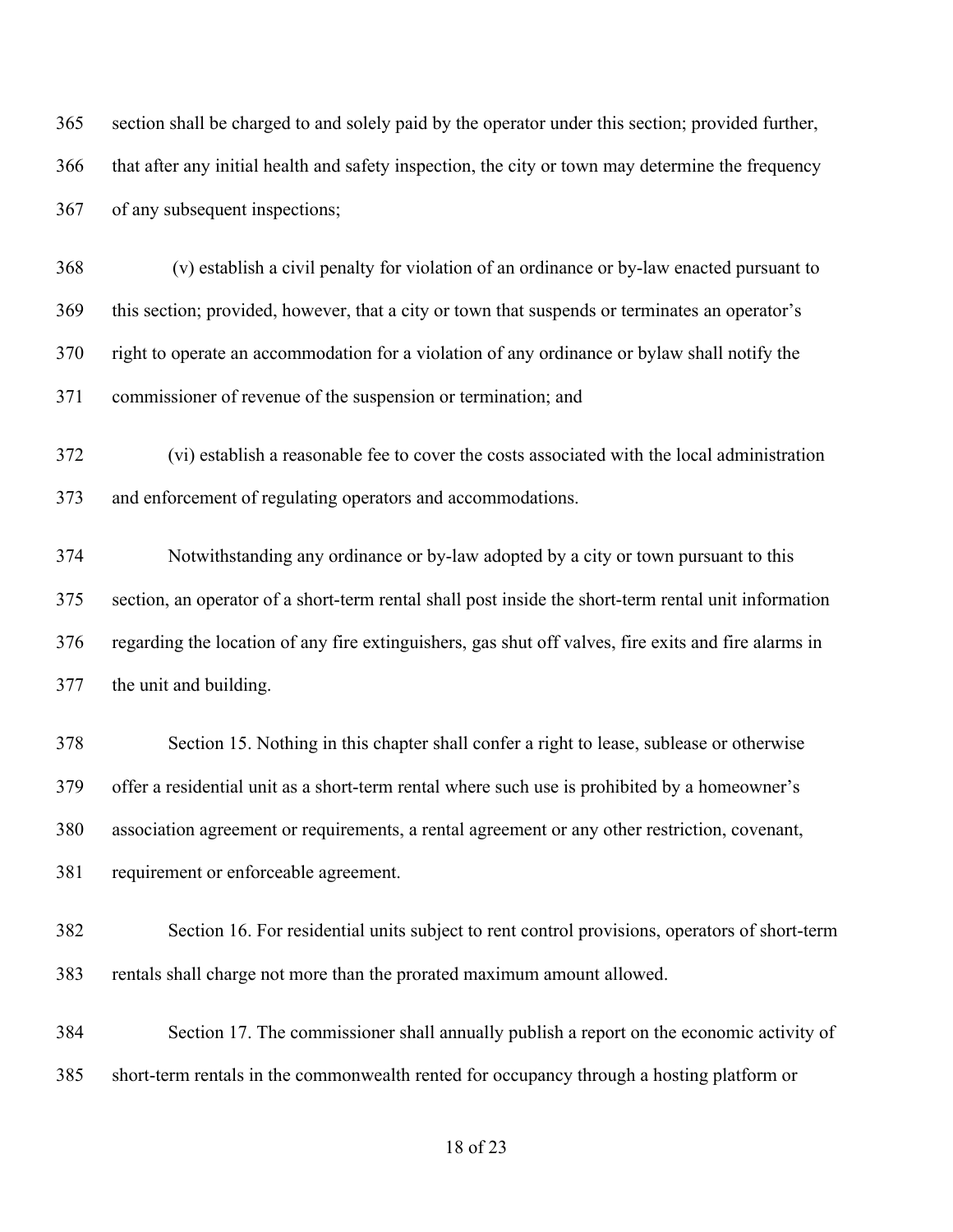intermediary. The commissioner may require a hosting platform, intermediary or operator of a short-term rental to submit to the department of revenue, in a form approved by the commissioner, information necessary to compile the report including, but not limited to: (i) the aggregate rent paid by all occupants during the reporting period: (ii) the total amount of revenue collected from the excise on the transfer of occupancy of the short-term rentals; and (iii) the total amount of revenue collected from the local excise on the transfer of occupancy of the short-term rentals.

 The department shall make available any data set used pursuant to this section to a regional planning agency, municipality or other public agency requesting such information; provided, however, that the department shall utilize the practices that are necessary to prevent the public disclosure of personal information regarding operators and occupants. The department shall annually publish local summary statistics on its website. The department shall take all measures necessary to protect the confidentiality and security of an operator's personal tax information from any disclosure pursuant to this section.

 Section 18. The commissioner shall promulgate rules and regulations for assessing, reporting, collecting, remitting and enforcing the room occupancy excise pursuant to this chapter.

 SECTION 9. Chapter 175 of the General Laws is hereby amended by inserting after section 4E the following section:-

 Section 4F. (a) As used in this section, the terms "hosting platform", "operator" and "short-term rental" shall have the same meanings as under section 1 of chapter 64G unless the context clearly requires otherwise.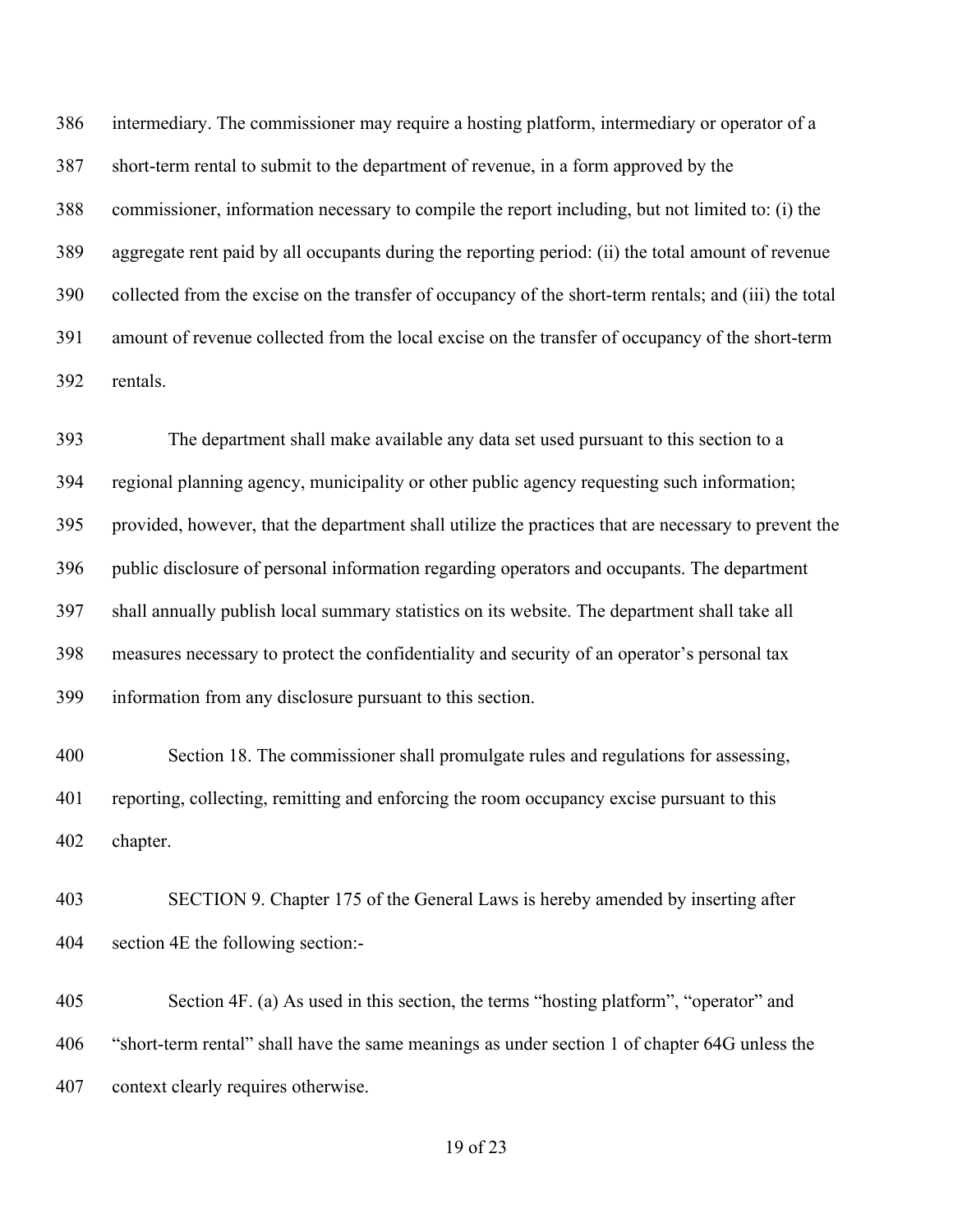(b) An operator shall maintain liability insurance of not less than \$1,000,000 to cover each short-term rental, unless such short-term rental is offered through a hosting platform that maintains equal or greater coverage. Such coverage shall defend and indemnify the operator and any tenants or owners in the building for bodily injury and property damage arising from the short-term rental.

 (c) Prior to an operator offering a short-term rental through the use of a hosting platform, the hosting platform shall provide notice to the operator that standard homeowners or renters insurance may not cover property damage or bodily injury to a third-party arising from the short-term rental.

 (d) Insurers that write homeowners and renters insurance may exclude any and all coverage afforded under the policy issued to a homeowner or lessee for any claim resulting from the rental of any accommodation under chapter 64G. Insurers that exclude the coverage described in this section shall not have a duty to defend or indemnify any claim expressly excluded by a policy. Nothing under this section shall preclude an insurer from providing coverage for short-term rentals.

 (e) Any policy or policy form intended to cover operators of short-term rentals from liabilities, whether the policy or policy form is provided by a hosting platform or an operator itself, shall be filed according to instructions provided by the division of insurance.

426 (f) An operator who intends to operate a short-term rental shall provide notice to any insurer that writes a homeowners or renters insurance policy for the property where such short-term rental is to be located of the operator's intent to operate such short-term rental.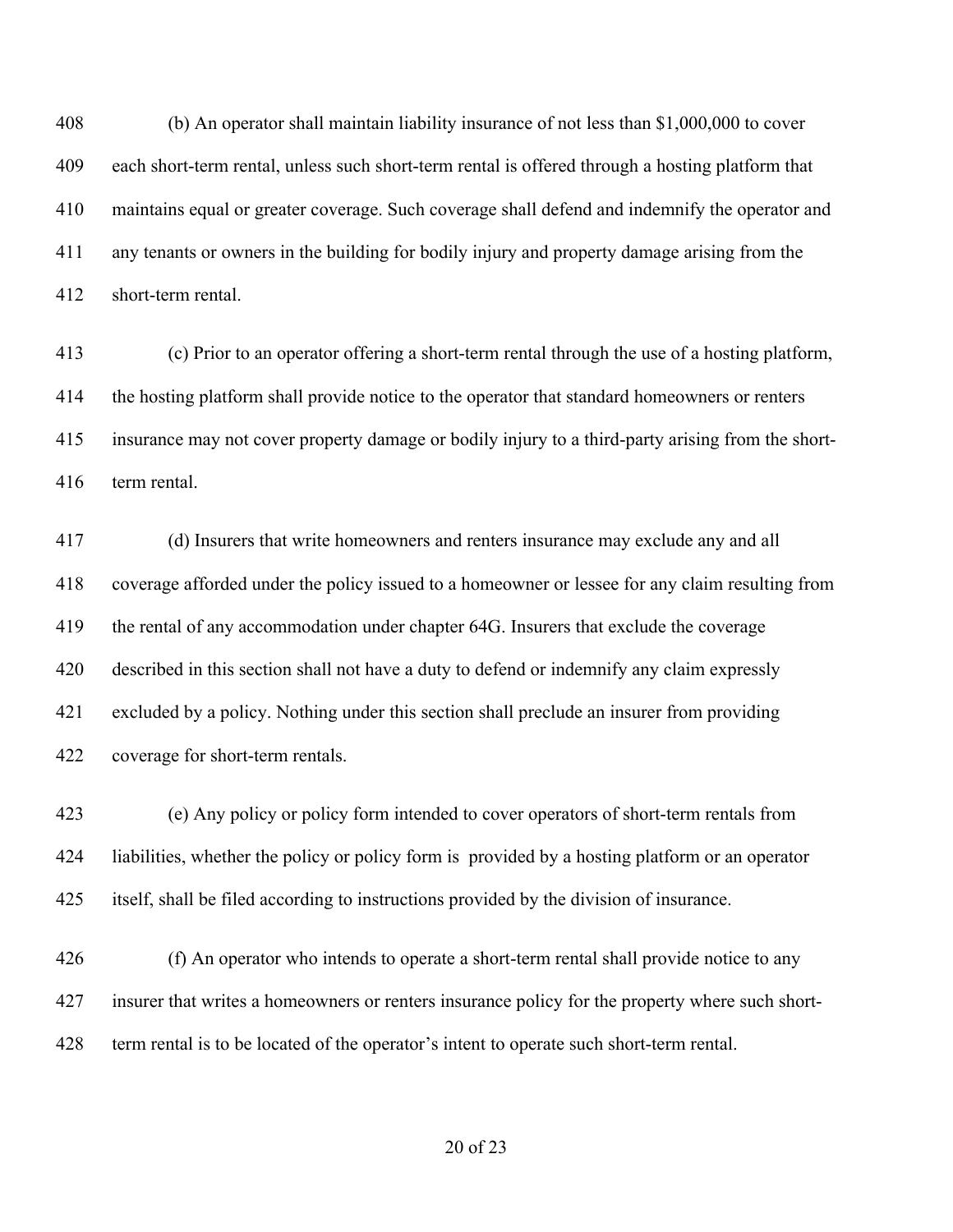SECTION 10. There shall be a commission to study the feasibility and potential for use of lodging units within the hospitality industry, including hotel, motel, bed and breakfast and short-term rentals, as resources to increase the availability of emergency shelter for individuals and families displaced during extreme weather events or other states of emergency declared by the governor. The commission shall study and make recommendations relating to: (i) ways to maintain up-to-date inventories of units available for shelter during emergencies; (ii) networks to alert local officials about the availability of hospitality industry units as emergency shelter; (iii) platforms and protocol for communication and coordination between the hospitality industry and state and local officials during emergencies; and (iv) any other factors deemed relevant by the chair of the commission.

 The commission shall consist of: the director of the Massachusetts emergency management agency or a designee, who shall serve as chair; 2 members appointed by the Massachusetts Lodging Association, Inc.; 3 members appointed by the Massachusetts Municipal Association, Inc., 2 of whom shall have experience in local emergency planning and management and 1 of whom shall have experience in municipal licensure processes; and 3 members appointed by the governor, 1 of whom shall be a representative of the department of revenue, 1 of whom shall be a representative of a hosting platform, as defined in section 1 of chapter 64G of the General Laws, and 1 of whom shall be a representative of a non-profit entity with experience in national-level emergency management and relief.

 The commission shall report the results of its study, together with drafts of recommended legislation, if any, by filing the report with the clerks of the house of representatives and senate not later than July 31, 2019.